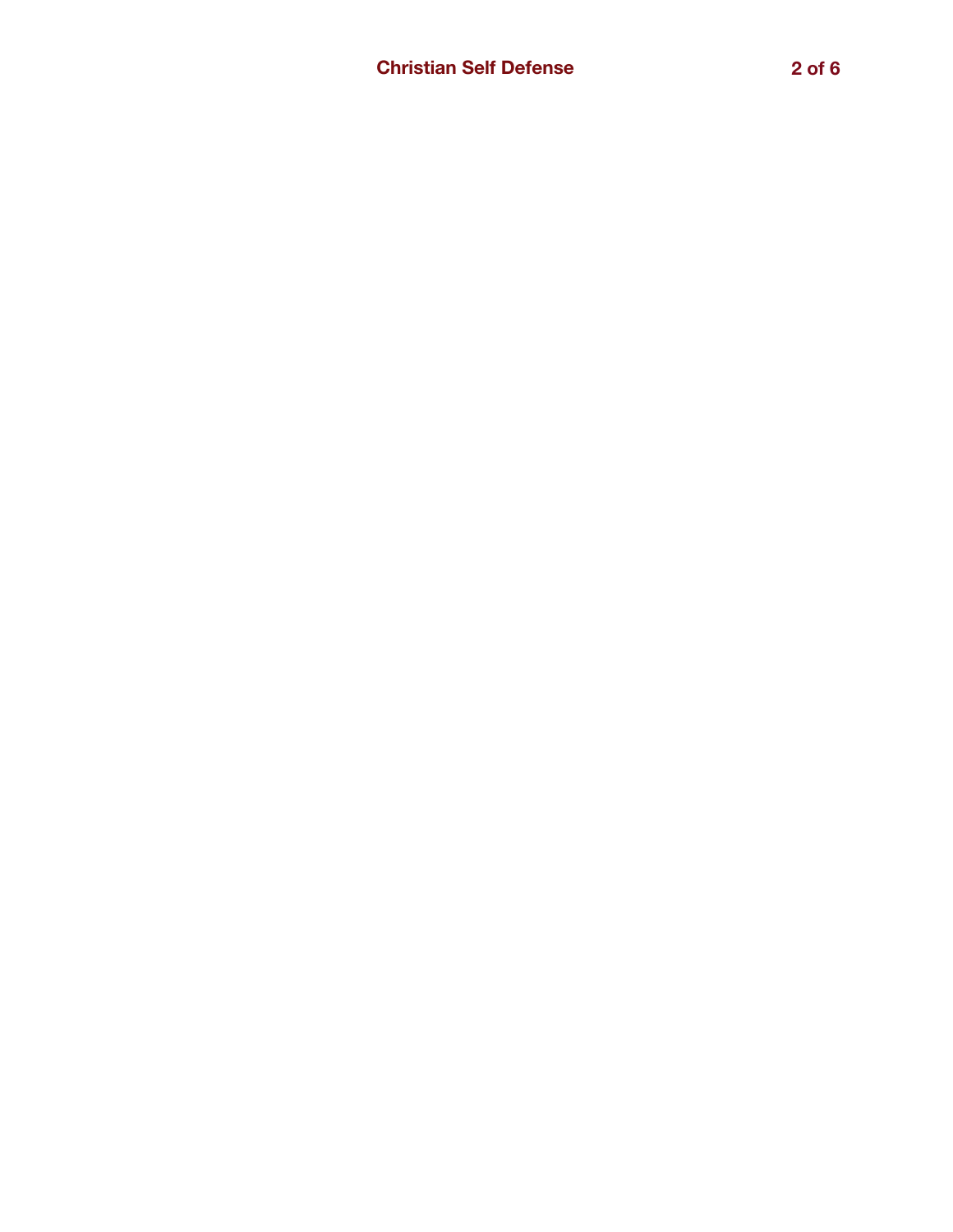Grace Martial Arts believes that Christians have a

right to defend themselves, their families and people in danger. We see no law, principle or suggestion in the Bible against Christians defending themselves or someone in danger. In fact, God gives parents, lawmakers and governments the responsibility to defend themselves and other law-abiding citizens against attacks. That's why cities, counties and states hire law enforcement officers and nations build military divisions: to defend themselves against criminal attack. It is well within the right of every citizen to defend themselves within the parameters of the laws of the individual states and the country.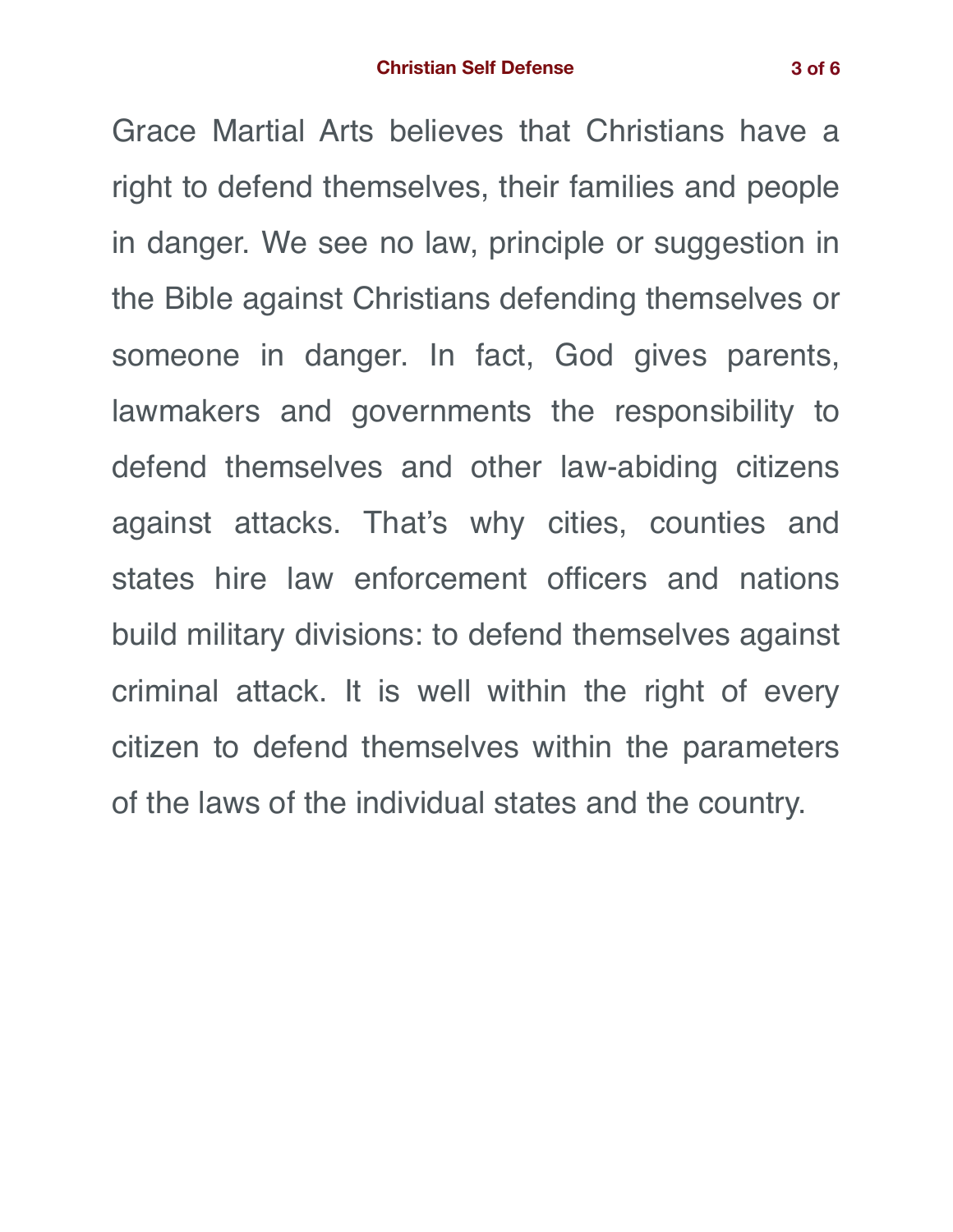Fighting and self-defense are not the same thing. Fighting because of greed, jealousy or the desire to dominate or harm another person is wrong. GMAF teaches students to defend rather than fight. The word defend means "to make or keep safe from danger, attack, or harm."

The sole purpose of self-defense is to protect your life or the life of someone in your family or an innocent person who is in danger from attack or harm. That is well within the framework of God's Word and Will.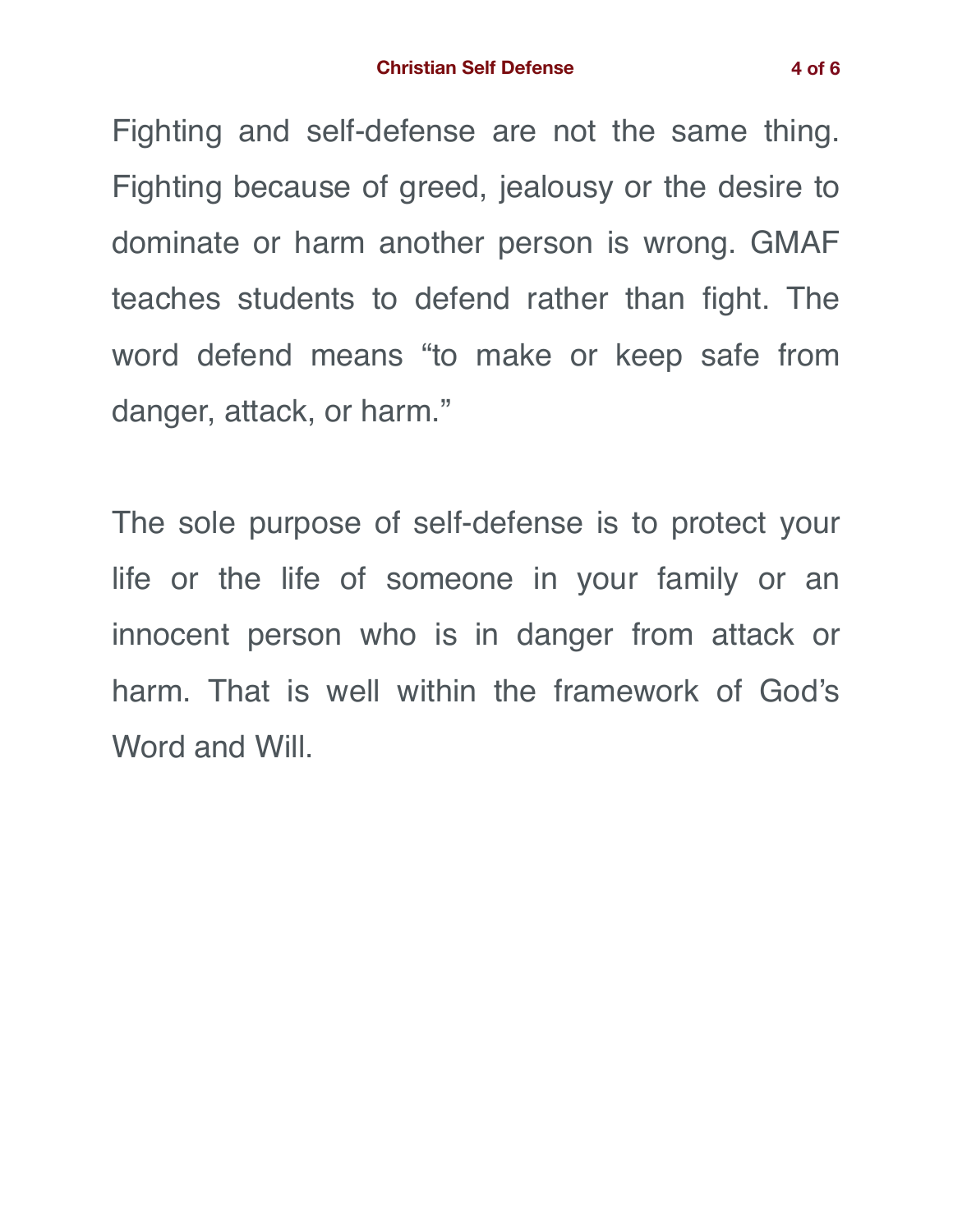Grace Martial Arts has developed special selfdefense classes to help Christian families, churches, schools and organizations in a world growing more violent every day. Unfortunately, some of that violence is aimed at Christians and the Christian community. It is our desire to help every Christian learn how to defend themselves and their family.